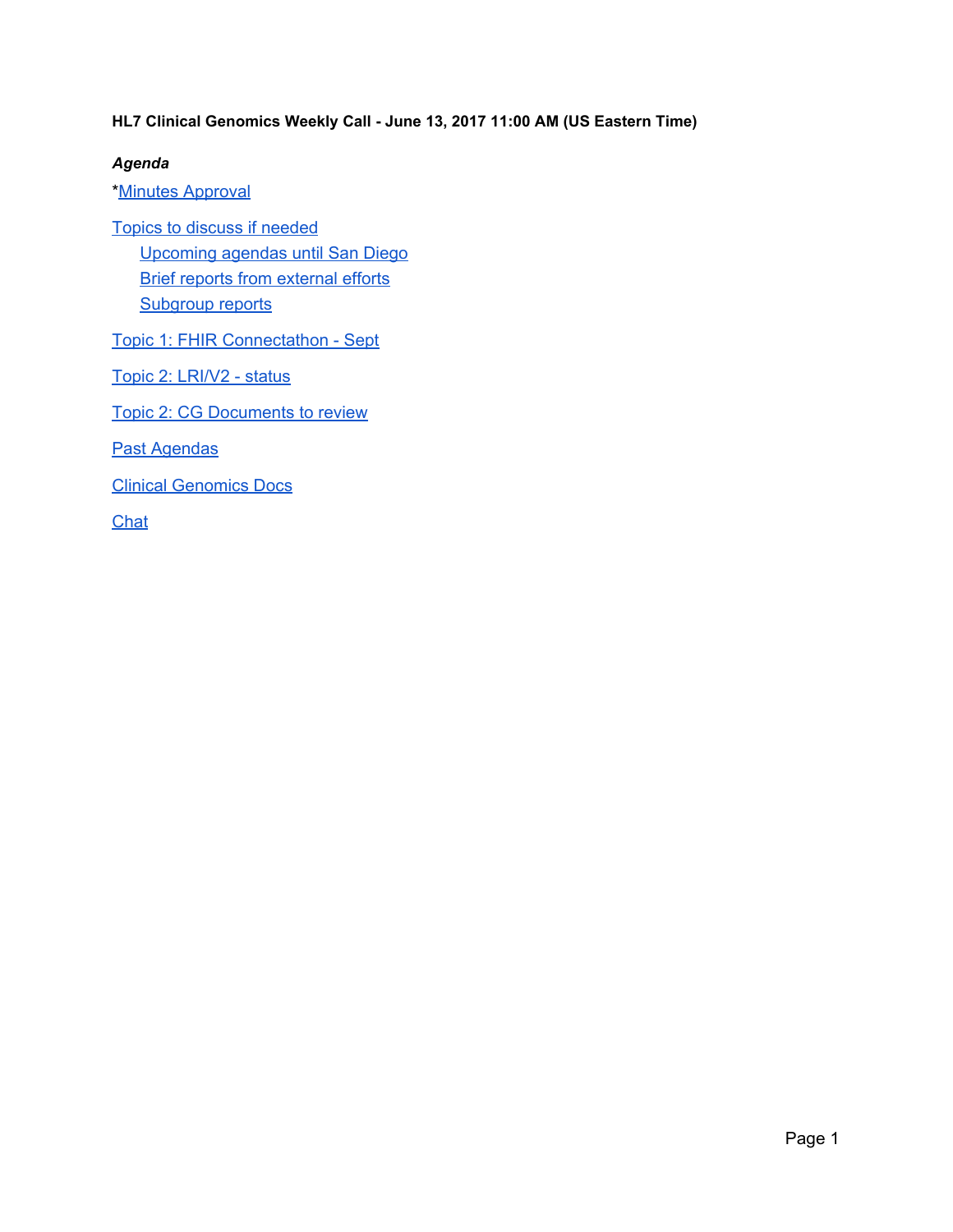#### *Attendees*

- 1. Bob Milius NMDP [bmilius@nmdp.org](mailto:bmilius@nmdp.org)
- 2. Amnon Shabo (Shvo) Philips [amnon.shvo@gmail.com](mailto:amnon.shvo@gmail.com)
- 3. Joel Schneider NMDP [jschneid@nmdp.org](mailto:jschneid@nmdp.org)
- 4. Andrew Brown NMDP [abrown3@nmdp.org](mailto:abrown3@nmdp.org)
- 5. Joseph Kane Epic jkane@epic.com
- 6. JD Nolen Cerner johndavid.nolen@cerner.com
- 7. Xin Liu BCH [xinliu215@gmail.com](mailto:xinliu215@gmail.com)
- 8. Shennon Lu NLM [shennon.lu@nih.gov](mailto:shennon.lu@nih.gov)
- 9. Clem McDonald -NLM [clemmcdonald@mail.nih.gov](mailto:clemmcdonald@mail.nih.gov)
- 10. Bob Dolin [bdolin@psmiconsulting.com](mailto:bdolin@psmiconsulting.com)
- 11. Gil Alterovitz HMS/BCH- [gil.alterovitz@gmail.com](mailto:gil.alterovitz@gmail.com)
- 12. Alex Mankovich Philips [alex.mankovich@philips.com](mailto:alex.mankovich@philips.com)
- 13. ling teng -BCH [tenglingling@gmail.com](mailto:tenglingling@gmail.com)
- 14. Andrea Pitkus -IMO [apitkus@imo-online.com](mailto:apitkus@imo-online.com)
- 15. Grant Wood Intermountain Healthcare
- 16. Caterina Lasome AFMS [\(cat@ioninformatics.com\)](mailto:cat@ioninformatics.com)
- 17. David Kreda HMS david.kreda@gmail.com
- 18. Bret Heale Intermountain Healthcare [bheale@gmail.com](mailto:bheale@gmail.com)
- 19. Amnon Ptashek Edico Genome [genptashek@gmail.com](mailto:genptashek@gmail.com)
- 20. Bryn
- 21. Serafina Versaggi

## <span id="page-1-1"></span>Minutes Approval

- May 30
	- [http://wiki.hl7.org/index.php?title=File:HL7\\_CG\\_20170530.pdf](http://wiki.hl7.org/index.php?title=File:HL7_CG_20170530.pdf)
	- motion/2nd Grant/Clem
	- abstain 0
	- $\circ$  nay 0
	- yea 12
	- result passes
- June 6
	- [http://wiki.hl7.org/index.php?title=File:HL7\\_CG\\_20170606.pdf](http://wiki.hl7.org/index.php?title=File:HL7_CG_20170606.pdf)
	- motion/2nd Grant/Clem
	- abstain 0
	- $\circ$  nay 0
	- yea 12
	- result passes

# <span id="page-1-2"></span>Topics to discuss if needed

<span id="page-1-0"></span>Upcoming agendas until San Diego

● May 30 WGM recap, SWOT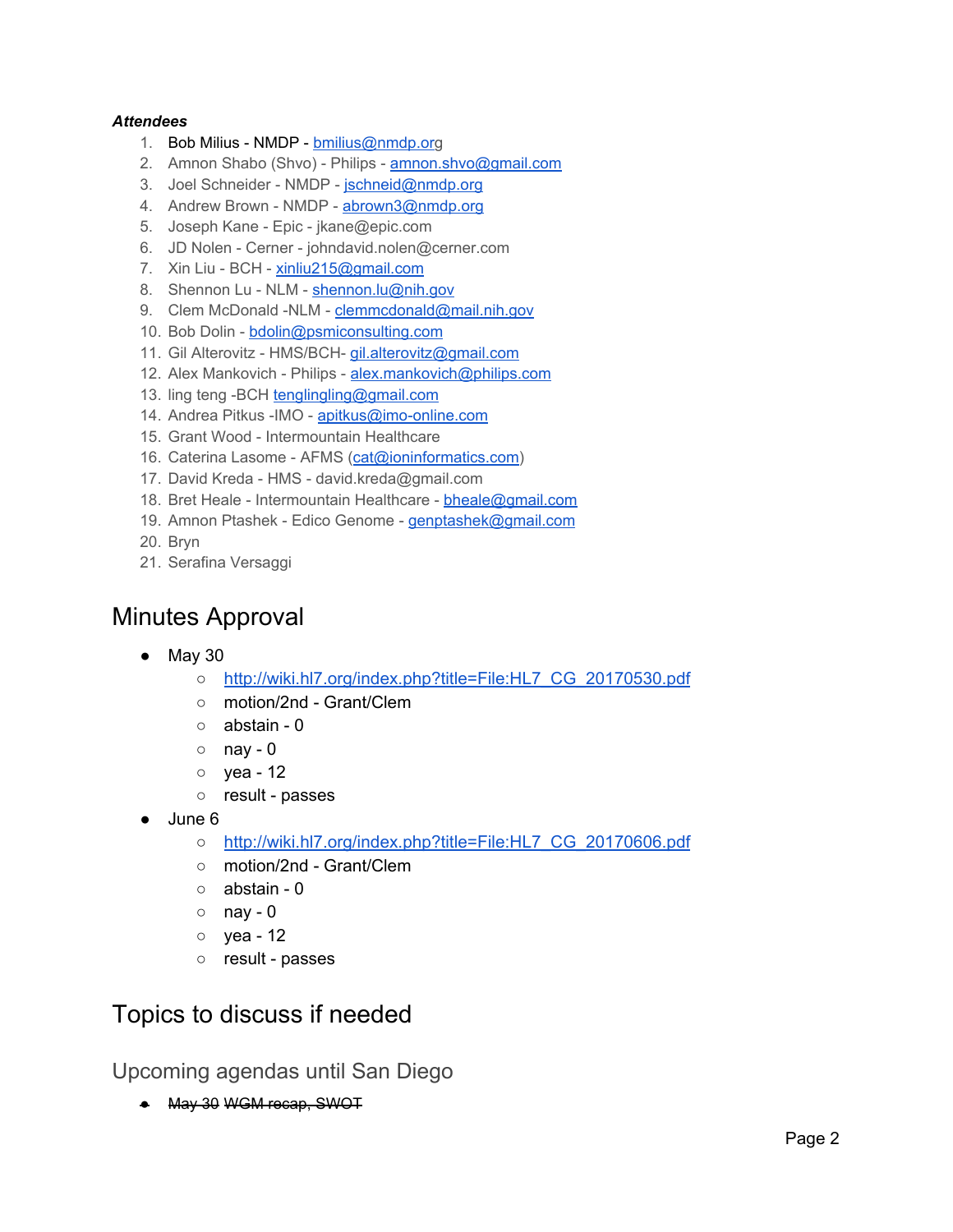- Jun 6 Finish WGM recap, SWOT, Pedigree Ballot any comments?
- Jun 13 FHIR Connectathon, Status of LRI Ballot
- Jun 20
- **Jun 27**
- Jul 4 US Holiday
- Jul 11
- Jul 18
- Jul 25 DAM update?
- Aug 1
- Aug 8
- Aug 15
- $\bullet$  Aug 22
- Aug 29
- Sep 5
- Sep 9-17 WGM San Diego

### <span id="page-2-0"></span>Brief reports from external efforts

- GA4GH
	- Grant nothing new, next round of calls this week
- **National Academies** 
	- High level meeting between DIGITiZe and HL7 leadership about relocation next week (JD)
		- from HL7 Chuck Jaffe , Stan Huff, Grant, JD, Karen H.
		- broad range of projects, focused on implementation
		- DIGITiZe started out as V2, now interested in FHIR
		- Clem FHIR foundation independent from HL7, is everyone happy?
			- Grant not discussed yet
		- ■
- Clingen/Clinvar
	- nothing new
- Variant Modelling Collaboration (**VMC**)
	- David K VMC participants are reviewing VMC Data Model and Specifications document (and associated collaterals, include code examples, etc.) rest of this month. When Reece Hart, returns from Europe in July, this will be looked at further. We plan to distribute this new version when ready, HL7 CG will need to review and figure out how it impacts our standards development
		- Clem is this like the VCF or is it a new thing?
		- David K good question, consistent backward look at existing formats, but looking forward to represent NGS
		- Clem hope we can figure out where it fits and don't duplicate other efforts
		- David K VMC has many stakeholders who have provided input
		- Grant Clem's comment about many different groups doing similar things, GA4GH working on getting different road maps from different groups
		- Clem good to gather all together, but would rather merge rather than coordinate
		- Gil GA4GH we did make a catalog of activities, and update regularly; also different efforts gathered in Synergy project for doing mappings,etc.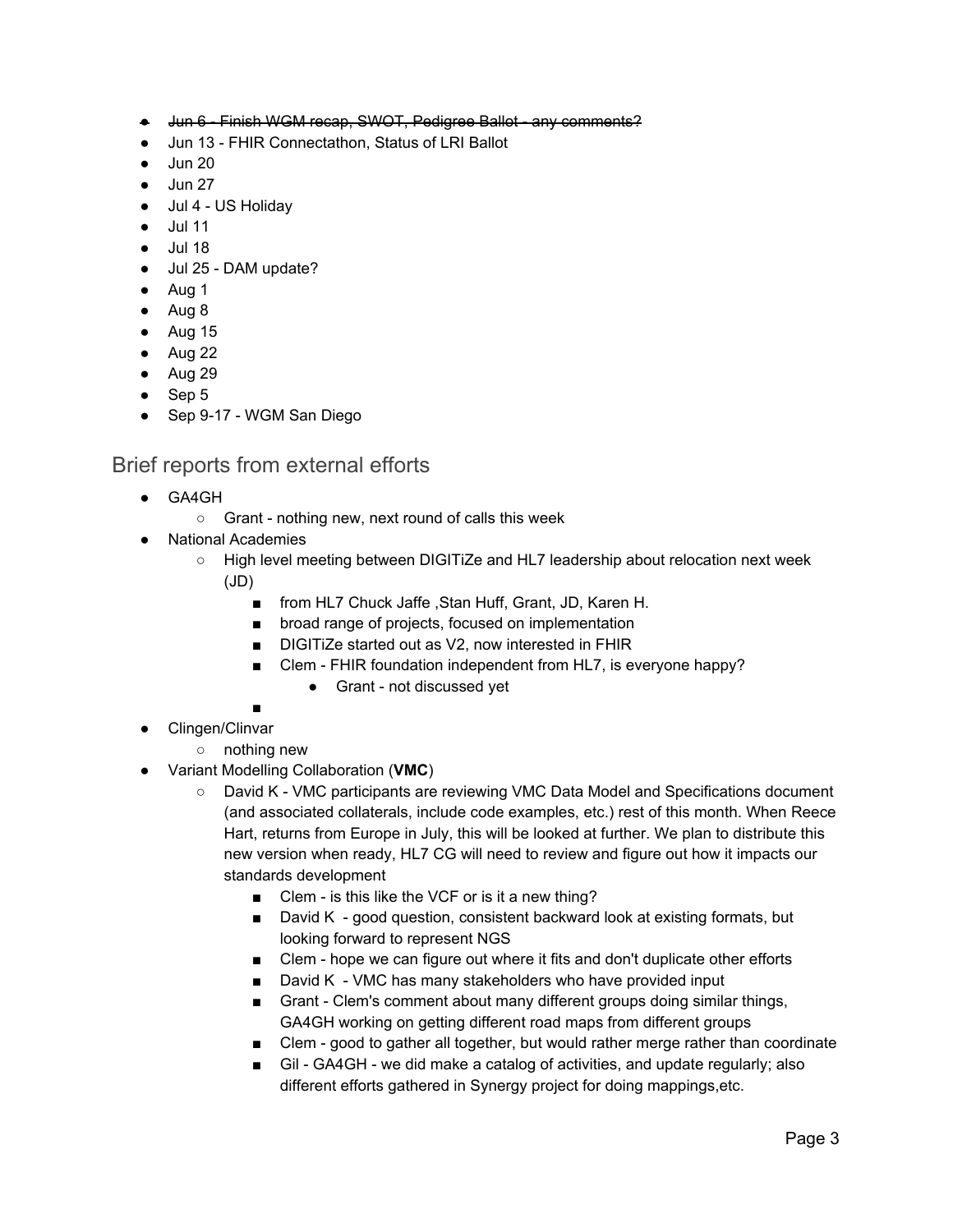### <span id="page-3-2"></span>Subgroup reports

- IM
- [https://docs.google.com/document/d/18sVxZdAeA98ok5hdGwmmVxVinTq\\_vAT9B-Z8GI](https://docs.google.com/document/d/18sVxZdAeA98ok5hdGwmmVxVinTq_vAT9B-Z8GIAyRiM/edit) [AyRiM/edit](https://docs.google.com/document/d/18sVxZdAeA98ok5hdGwmmVxVinTq_vAT9B-Z8GIAyRiM/edit)
- $\circ$
- **FHIR** 
	- [https://docs.google.com/document/d/1FGCQRtxJKyHhnC1uB\\_t4sJZ9yXbLMGOqPXHPr](https://docs.google.com/document/d/1FGCQRtxJKyHhnC1uB_t4sJZ9yXbLMGOqPXHPr5tSLLQ/edit#heading=h.nts1cfujf9t5) [5tSLLQ/edit#heading=h.nts1cfujf9t5](https://docs.google.com/document/d/1FGCQRtxJKyHhnC1uB_t4sJZ9yXbLMGOqPXHPr5tSLLQ/edit#heading=h.nts1cfujf9t5)
	- ○
	- $\circ$
	- ○
- $\bullet$  LRI/V2
	- see below

# <span id="page-3-0"></span>Topic 1: FHIR Connectathon - Sept

- [http://wiki.hl7.org/index.php?title=201709\\_Genomics](http://wiki.hl7.org/index.php?title=FHIR_Connectathon_16)
- Gil motion to participate in September 2017 FHIR Connectathon
	- FHIR subgroup agreed last Thu
- 2nd Grant
- discussion
	- Bret H any new scenarios?
	- Gil use cases refined, eg in DAM
- abstain 0
- $\bullet$  nay 0
- yea rest
- motions passes

# <span id="page-3-1"></span>Topic 2: LRI/V2 - status

- "V2 will be summarizing what's been happening with the ballot reconciliation for LRI. Attached is the ballot reconciliation comments. I hope we'll also have time to discuss the comments that still need to be reconciled – which are from:
	- Andrea Pitkus
	- Nell Lapres"
- [http://www.hl7.org/documentcenter/public/wg/clingenomics/2017%2006%2007%20-%20](http://www.hl7.org/documentcenter/public/wg/clingenomics/2017%2006%2007%20-%20V251_IG_LRI_R1_D4_2017MAY_Consolidated%20-%20SL.xlsx) [V251\\_IG\\_LRI\\_R1\\_D4\\_2017MAY\\_Consolidated%20-%20SL.xlsx](http://www.hl7.org/documentcenter/public/wg/clingenomics/2017%2006%2007%20-%20V251_IG_LRI_R1_D4_2017MAY_Consolidated%20-%20SL.xlsx)
- $\bullet$  SMP -
	- Andrea CLIA requires sample info
	- Clem CLIA doesn't include details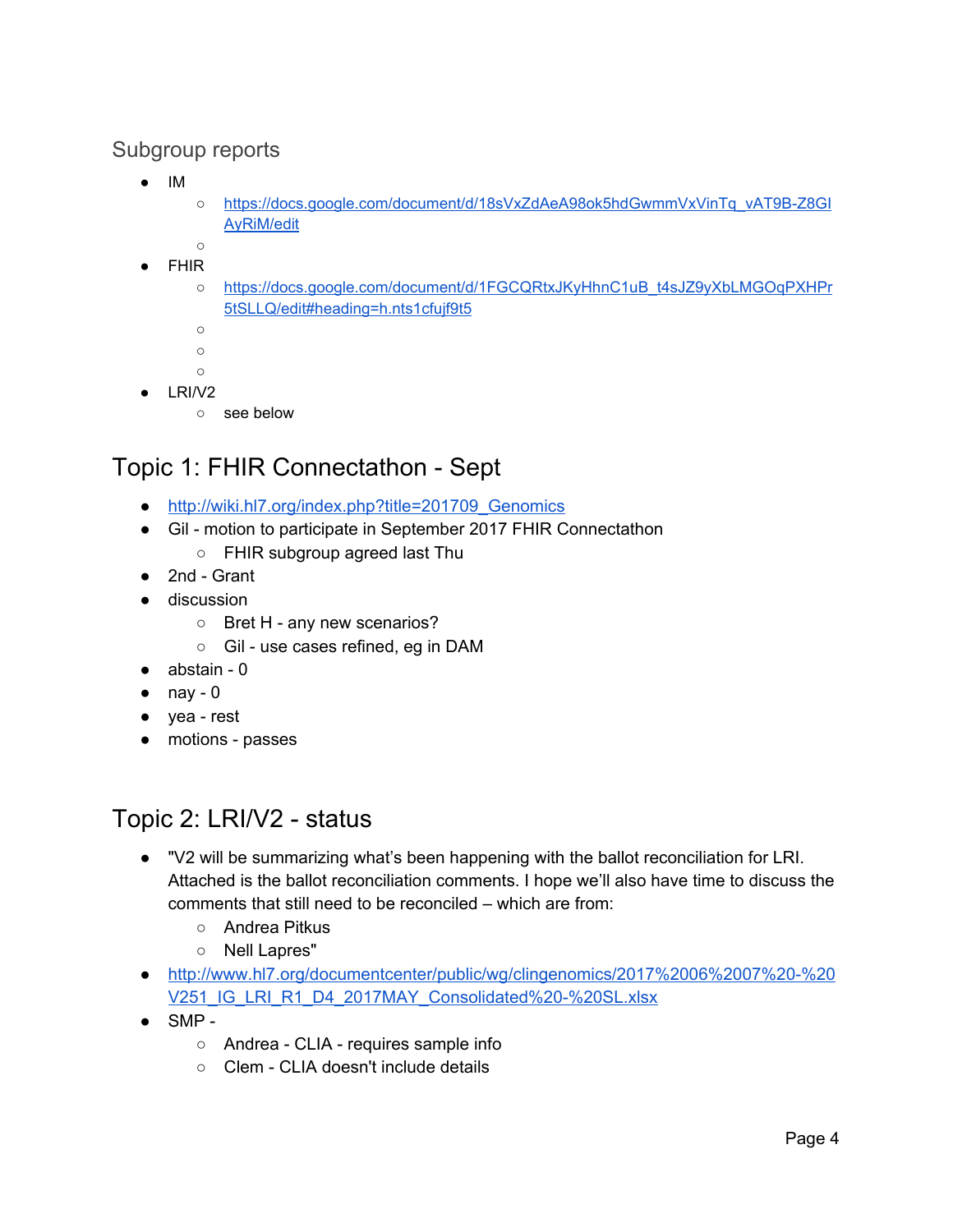- Andrea CLIA doesn't do how; HL7 realm does usually have sections that describe how to meet CLIA
- motion "require specimen segment for non-germline, encourage its use for others for others" - Clem
- 2nd Joseph K
- abstain 0
- o nay Andrea, Bret H,
- yea 18
- motion passes
- Documentation of Specimen Requirements
- LRI guide required in MU below.

Page 106 September 2015 HL7 Version 2.5.1 IG: Laboratory Results Interface, DSTU R2 - US Realm © 2015 Health Level Seven International. All rights reserved.

#### 5.3.9 SPM - SPECIMEN SEGMENT

|                | TABLE 5-19. SPECIMEN SEGMENT (SPM)      |                |              |                          |                                        |                                                                                                                                                                                                                                                       |  |  |  |  |
|----------------|-----------------------------------------|----------------|--------------|--------------------------|----------------------------------------|-------------------------------------------------------------------------------------------------------------------------------------------------------------------------------------------------------------------------------------------------------|--|--|--|--|
|                | <b>SEQ Element Name</b>                 | DT             |              | <b>Usage Cardinality</b> | <b>Value Set</b>                       | <b>Description/Comments</b>                                                                                                                                                                                                                           |  |  |  |  |
|                | Set ID - SPM                            | SI             | R            | [11]                     |                                        |                                                                                                                                                                                                                                                       |  |  |  |  |
| $\overline{2}$ | Specimen ID                             | Varies         | $\mathsf{R}$ | [11]                     |                                        | GU data type: EIP_GU<br>NG data type: EIP_NG                                                                                                                                                                                                          |  |  |  |  |
| 3              | <b>Specimen Parent IDs</b>              |                | $\circ$      |                          |                                        |                                                                                                                                                                                                                                                       |  |  |  |  |
| $\overline{4}$ | <b>Specimen Type</b>                    | <b>CWE CRE</b> | R            | [11]                     | SNOMED CT and/or<br><b>HL70487 USL</b> | Either HL70487 or SNOMED CT Specimen hierarchy codes may be used. It<br>should be noted that in the future SNOMED CT Specimen hierarchy may become<br>the only recommended value set so trading partners should consider moving in<br>that direction. |  |  |  |  |
| 5              | <b>Specimen Type Modifier</b>           |                | $\circ$      |                          |                                        |                                                                                                                                                                                                                                                       |  |  |  |  |
| 6              | <b>Specimen Additives</b>               |                | 0            |                          |                                        |                                                                                                                                                                                                                                                       |  |  |  |  |
|                | <b>Specimen Collection</b><br>Method    |                | $\circ$      |                          |                                        |                                                                                                                                                                                                                                                       |  |  |  |  |
| 8              | <b>Specimen Source Site</b>             |                | $\circ$      |                          |                                        |                                                                                                                                                                                                                                                       |  |  |  |  |
| 9              | <b>Specimen Source Site</b><br>Modifier |                | O            |                          |                                        |                                                                                                                                                                                                                                                       |  |  |  |  |
| 10             | <b>Specimen Collection Site</b>         |                | $\circ$      |                          |                                        |                                                                                                                                                                                                                                                       |  |  |  |  |

● ●

> ● Here is the CLIA guidance in the LRI guide, required for MU. May be as simple as pointing to the fields on the right, that would be used for Clinical Genomics and Clinical Cytogenetics testing too. It may be that CD works with O&O to make the CG specific recommendations to be included within such LRI sections.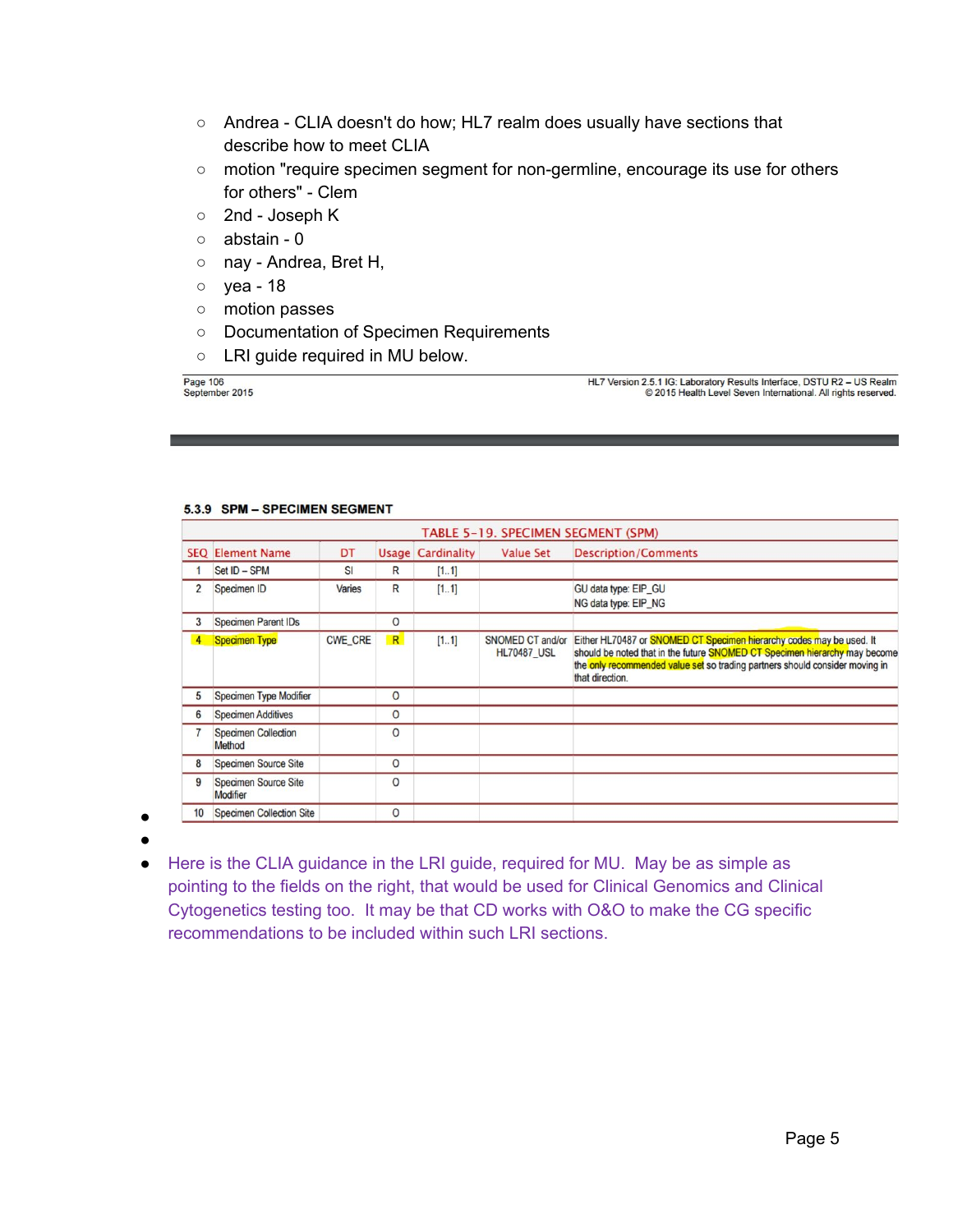## 9 ADDITIONAL IMPLEMENTATION GUIDANCE - OTHER

### 9.1 Clinical Laboratory Improvement Amendments Considerations

In the United States, clinical laboratory testing of human specimens is regulated by the Clinical Laboratory Improvements Amendments of 1988 (CLIA). Several sections of the regulations implementing CLIA impact how electronic laboratory data is formatted for the US Realm and these are outlined in this section. Impacted areas include mandatory reporting requirements, report retention and display, and those authorized to receive a report. Specifics on the CLIA Regulation are found at http://www.cdc.gov/clia/. Interpretative Guidelines on the elements required in a report may be found at http://www.cms.gov/Regulations-and-

Guidance/Legislation/CLIA/Interpretive Guidelines for Laboratories.html.

### 9.1.1 MANDATORY REPORTING REQUIREMENTS

The CLIA Regulations at 42 CFR 493.1291 - Test Report define the items that must appear on a clinical laboratory report. Note that the value(s) of some items that are supplied on the order and flow through to the Test Report are defined in 42 CFR 493.1241 - Test Request.

| TABLE 9-1. MANDATORY REPORTING REQUIREMENTS                                                                                                                                                                                                                                                                                                                                                                                                                                                                                                                   |                                                                                                                                                                                                                                                                                                             |  |  |  |  |  |
|---------------------------------------------------------------------------------------------------------------------------------------------------------------------------------------------------------------------------------------------------------------------------------------------------------------------------------------------------------------------------------------------------------------------------------------------------------------------------------------------------------------------------------------------------------------|-------------------------------------------------------------------------------------------------------------------------------------------------------------------------------------------------------------------------------------------------------------------------------------------------------------|--|--|--|--|--|
| <b>CLIA Requirement, Additional Guidance</b>                                                                                                                                                                                                                                                                                                                                                                                                                                                                                                                  | <b>Segment/Field Description</b>                                                                                                                                                                                                                                                                            |  |  |  |  |  |
| " patient-specific data are accurately and reliability send<br>[sic] from point of data entry (whether interfaced or entered<br>manually) to final report destination"<br>493.1241 (c) (3) "The sex and age or date of birth of the<br>patient"<br>42 CFR 493.1241 (c) (6) "The date and, if appropriate, time of<br>specimen collection"<br>42 CFR 493.1241 (c) (7) "Any additional information relevant<br>and necessary for a specific test to ensure accurate and<br>timely testing and reporting of results, including interpretation,<br>if applicable" | PID-7 - Date/Time of Birth<br>PID-8 - Administrative Sex<br><b>OBR-7 - Observation Date/Time</b><br>NTE-3 - Comment<br><b>OBR-13 - Relevant Clinical Information</b><br>OBX-5 - Observation Value (AOE, Prior<br><b>Results</b> )<br>OBX-3 - Observation Identifier<br>OBR-4 - Universal Service Identifier |  |  |  |  |  |
|                                                                                                                                                                                                                                                                                                                                                                                                                                                                                                                                                               | Note: For Pap smears, the patient's last menstrual period,                                                                                                                                                                                                                                                  |  |  |  |  |  |

Specific report fields impacted include the following: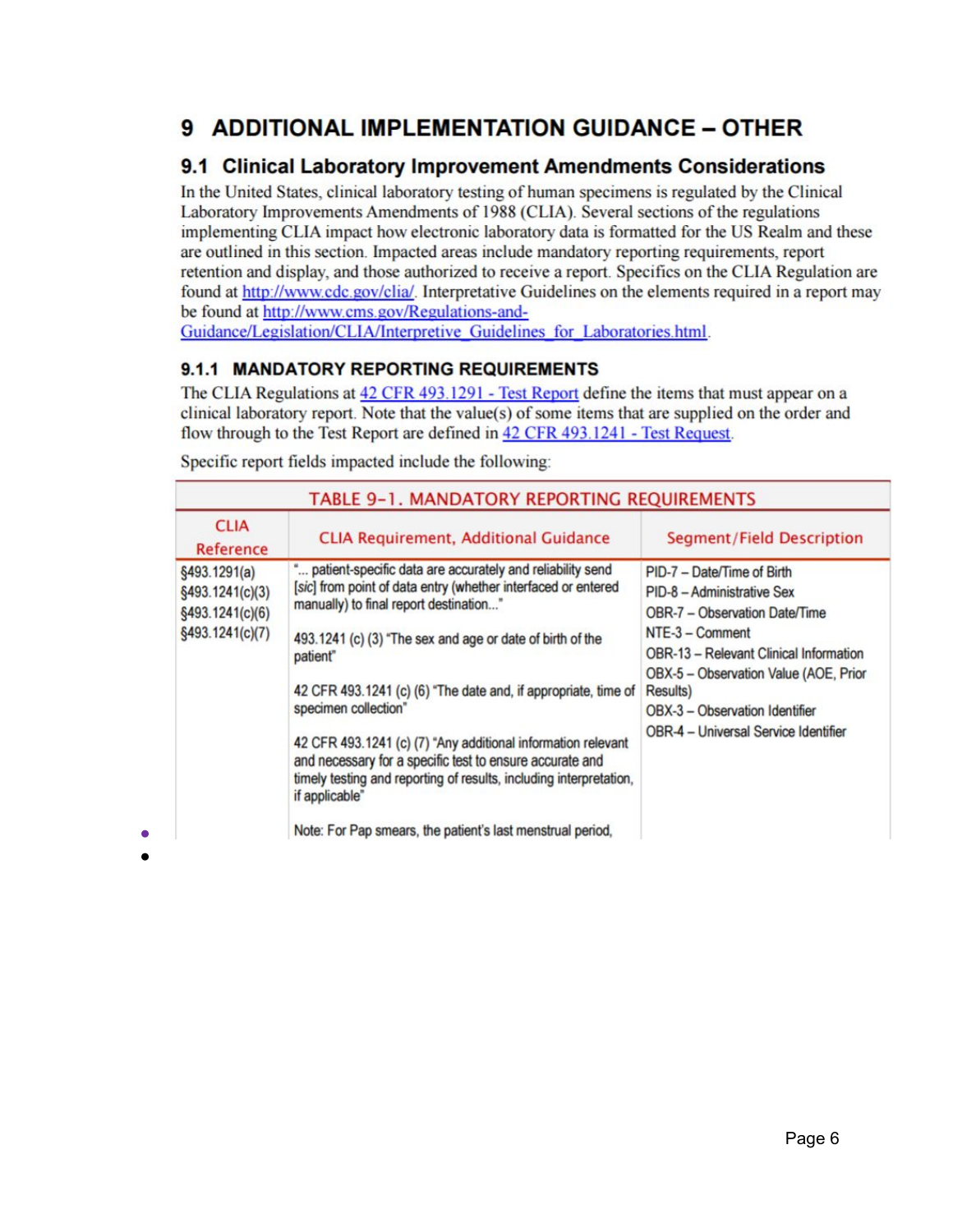| §493.1291(c)(5) | "Specimen source, when appropriate."                                                                                                                                                                                                                           | <b>SPM-4 - Specimen Type</b>  |  |
|-----------------|----------------------------------------------------------------------------------------------------------------------------------------------------------------------------------------------------------------------------------------------------------------|-------------------------------|--|
|                 | Clarification: The type of specimen submitted for testing<br>and/or the collection site/method of collection as applicable.<br>The coded values received from the laboratory may be<br>translated in the EHR to an equivalent description prior to<br>display. | OBX-5 - Specimen Source (AOE) |  |
|                 | CLIA reporting requirements call for the specimen source,<br>which equates at minimum to the Specimen Type in the SPM<br>segment. Additional Information may be provided by Ask at<br><b>Order Questions (AOE)</b>                                             |                               |  |

Page 138 HL7 Version 2.5.1 IG: Laboratory Results Interface, DSTU R2 - US Realm September 2015 © 2015 Health Level Seven International. All rights reserved.

- Here are the CAP accreditation requirements pertaining to what information is required in the report from the performing laboratory sent to downstream entities such as ambulatory or inpatient EHRs and public health. (Note the CAP accreditation requirements are proprietary and should not be shared! Including them for reference for HL7 standards work.) Note for 7, specimen source is used to indicate specimen type as it is used interchangeably at times throughout CLIA. Full CLIA regs are here: [https://www.ecfr.gov/cgi-bin/text-idx?SID=1248e3189da5e5f936e55315402bc38b&node](https://www.ecfr.gov/cgi-bin/text-idx?SID=1248e3189da5e5f936e55315402bc38b&node=pt42.5.493&rgn=div5#se42.5.493_11291) [=pt42.5.493&rgn=div5#se42.5.493\\_11291](https://www.ecfr.gov/cgi-bin/text-idx?SID=1248e3189da5e5f936e55315402bc38b&node=pt42.5.493&rgn=div5#se42.5.493_11291)
- ●

●

- In the CLIA link at the top, there are 156 instances where "Specimen" is mentioned, including:
- ●
- **§493.1232 Standard: Specimen identification and integrity.**
- The laboratory must establish and follow written policies and procedures that ensure positive identification and optimum integrity of a patient's **specimen from the time of collection or receipt of** the specimen through completion of testing and reporting of results.
- **§493.1283 Standard: Test records.**
- (a) The laboratory must maintain an information or record system that includes the following: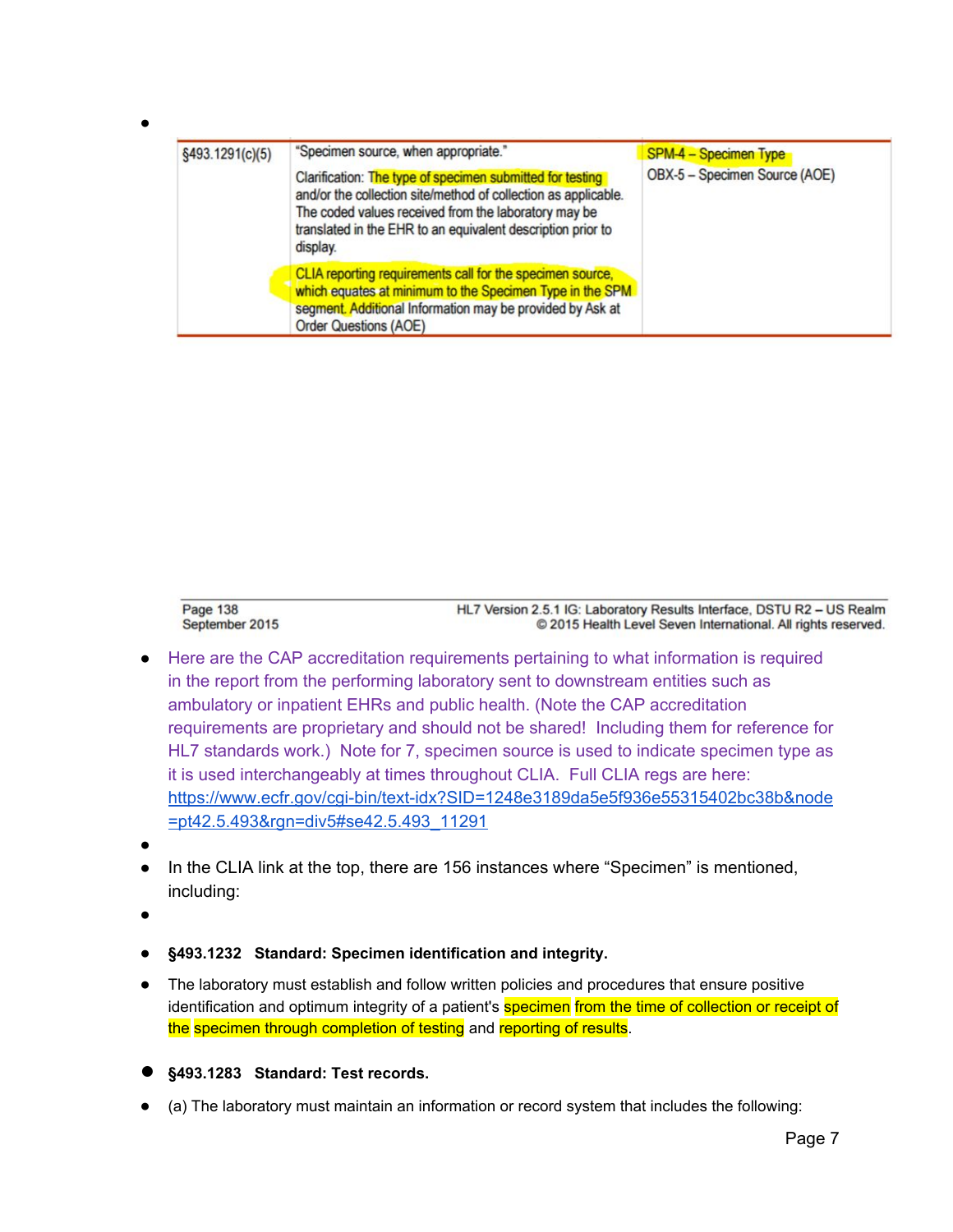- (1) The positive identification of the specimen.
- (2) The date and time of specimen receipt into the laboratory.
- (3) The condition and disposition of specimens that do not meet the laboratory's criteria for specimen acceptability.
- (4) The records and dates of all specimen testing, including the identity of the personnel who performed the test(s).
- (b) Records of patient testing including, if applicable, instrument printouts, must be retained.
- ●

#### ● **§493.1276 Standard: Clinical cytogenetics.**

- (a) The laboratory must have policies and procedures for ensuring accurate and reliable patient specimen identification during the process of accessioning, cell preparation, photographing or other image reproduction technique, photographic printing, and reporting and storage of results, karyotypes, and photographs.
- (b) The laboratory must have records that document the following:
- (1) The media used, reactions observed, number of cells counted, number of cells karyotyped, number of chromosomes counted for each metaphase spread, and the quality of the banding.
- (2) The resolution is appropriate for the type of tissue or specimen and the type of study required based on the clinical information provided to the laboratory.
- (3) An adequate number of karyotypes are prepared for each patient.
- (c) Determination of sex must be performed by full chromosome analysis.
- (d) The laboratory report must include a summary and interpretation of the observations, number of cells counted and analyzed, and use the International System for Human Cytogenetic Nomenclature.
- (e) The laboratory must document all control procedures performed, as specified in this section.
- [68 FR 3703, Jan. 24, 2003; 68 FR 50724, Aug. 22, 2003]
- ●
- ●
- **§493.1251 Standard: Procedure manual.**
- (a) A written procedure manual for all tests, assays, and examinations performed by the laboratory must be available to, and followed by, laboratory personnel. Textbooks may supplement but not replace the laboratory's written procedures for testing or examining specimens.
- (b) The procedure manual must include the following when applicable to the test procedure:
- (1) Requirements for patient preparation; **specimen collection, labeling**, storage, preservation, transportation, processing, and referral; and criteria for specimen acceptability and rejection as described in §493.1242.
- (2) Microscopic examination, including the detection of inadequately prepared slides.
- (3) Step-by-step performance of the procedure, including test calculations and interpretation of results.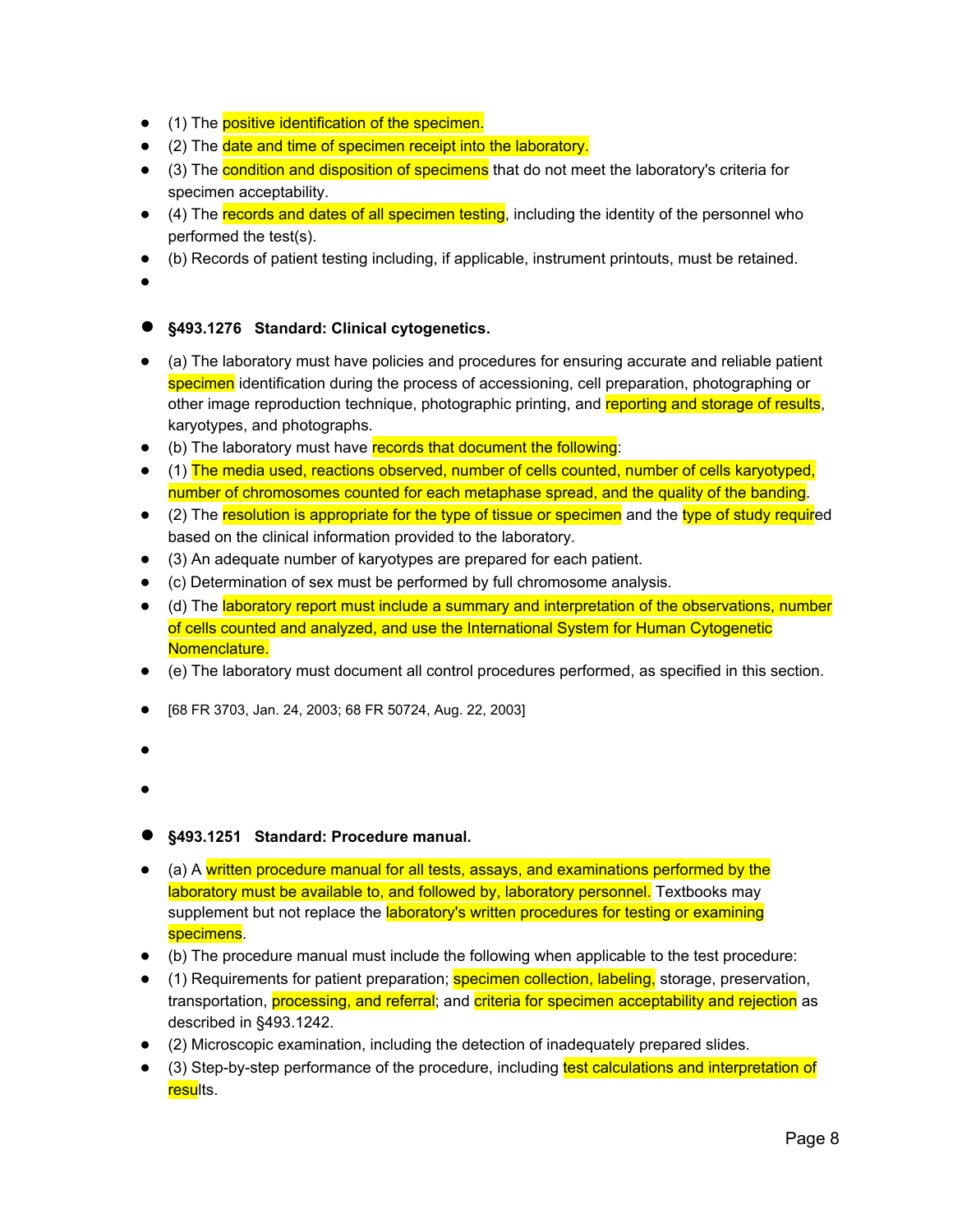- (4) Preparation of slides, solutions, calibrators, controls, reagents, stains, and other materials used in testing.
- (5) Calibration and calibration verification procedures.
- (6) The reportable range for test results for the test system as established or verified in §493.1253.
- (7) Control procedures.
- (8) Corrective action to take when calibration or control results fail to meet the laboratory's criteria for acceptability.
- (9) Limitations in the test methodology, including interfering substances.
- (10) Reference intervals (normal values).
- (11) Imminently life-threatening test results, or panic or alert values.
- (12) Pertinent literature references.
- (13) The laboratory's system for entering results in the patient record and reporting patient results including, when appropriate, the protocol for reporting imminently life-threatening results, or panic, or alert values.
- (14) Description of the course of action to take if a test system becomes inoperable.
- (c) Manufacturer's test system instructions or operator manuals may be used, when applicable, to meet the requirements of paragraphs (b)(1) through (b)(12) of this section. Any of the items under paragraphs (b)(1) through (b)(12) of this section not provided by the manufacturer must be provided by the laboratory.
- (d) Procedures and changes in procedures must be approved, signed, and dated by the current laboratory director before use.
- (e) The laboratory must maintain a copy of each procedure with the dates of initial use and discontinuance as described in §493.1105(a)(2).
- [68 FR 3703, Jan. 24, 2003; 68 FR 50724, Aug. 22, 2003]
- ●
- ●

#### ● **§493.1242 Standard: Specimen submission, handling, and referral.**

- (a) The laboratory must establish and follow written policies and procedures for each of the following, if applicable:
- (1) Patient preparation.
- (2) Specimen collection.
- (3) Specimen labeling, including patient name or unique patient identifier and, when appropriate, specimen source.
- (4) Specimen storage and preservation.
- (5) Conditions for specimen transportation.
- (6) Specimen processing.
- (7) Specimen acceptability and rejection.
- (8) Specimen referral.
- (b) The laboratory must document the date and time it receives a specimen.
- (c) The laboratory must refer a specimen for testing only to a CLIA-certified laboratory or a laboratory meeting equivalent requirements as determined by CMS.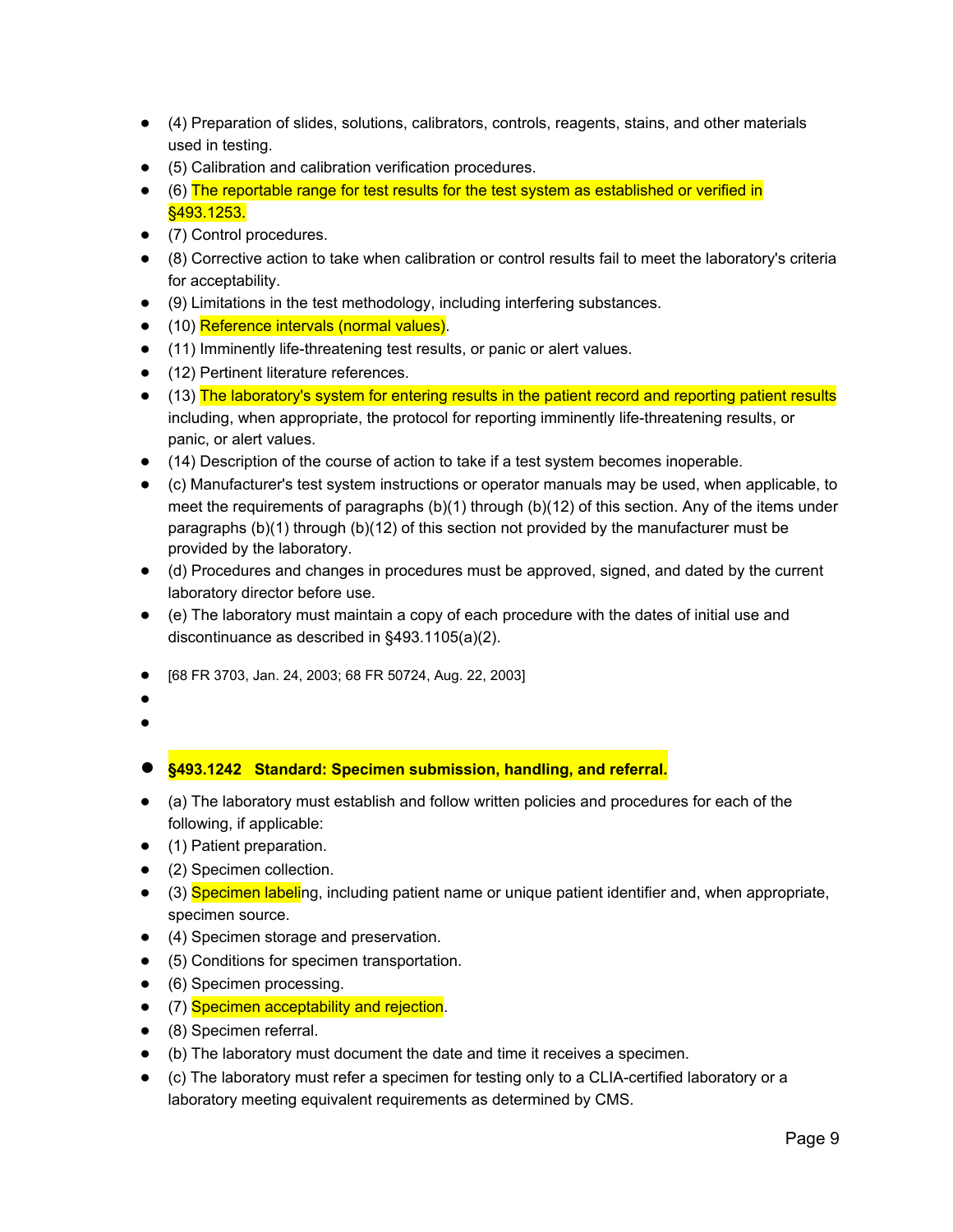- (d) If the laboratory accepts a referral specimen, written instructions must be available to the laboratory's clients and must include, as appropriate, the information specified in paragraphs  $(a)(1)$  through  $(a)(7)$  of this section.
- ●
- ●
- ●
- ●
- ●
- ●
- 2nd (row 27 in spreadsheet)
	- submitter Andrea
		- Section: 05 USE CASE CLINICAL GENOMICS RESULTS REPORTING
	- motion Clem
		- considered for future use
	- 2nd Andrea
	- abstain 0
	- $\circ$  nay 0
	- yea 20

# <span id="page-9-2"></span>Topic 2: CG Documents to review

- SWOT
	- [https://docs.google.com/document/d/1zFUzRYLfCmrnThBU8xXVS\\_JiScDACBi13tzFJep](https://docs.google.com/document/d/1zFUzRYLfCmrnThBU8xXVS_JiScDACBi13tzFJep751k/edit) [751k/edit](https://docs.google.com/document/d/1zFUzRYLfCmrnThBU8xXVS_JiScDACBi13tzFJep751k/edit)
	- short url = <http://bit.ly/2iklUw0>
	- no time to discuss

### <span id="page-9-1"></span>Past Agendas

- May 30 WGM recap, SWOT
- Jun 6 Finish WGM recap, SWOT, Pedigree Ballot any comments?

# <span id="page-9-0"></span>Clinical Genomics Docs

- Decision Making Process
	- [https://docs.google.com/document/d/18ZxNAjMukUKXxbNPRtRdjytMCvnRns4srlDe0EBs](https://docs.google.com/document/d/18ZxNAjMukUKXxbNPRtRdjytMCvnRns4srlDe0EBs0FI/edit) [0FI/edit](https://docs.google.com/document/d/18ZxNAjMukUKXxbNPRtRdjytMCvnRns4srlDe0EBs0FI/edit)
	- short url = <http://bit.ly/2ikjXiV>
- SWOT
	- [https://docs.google.com/document/d/1zFUzRYLfCmrnThBU8xXVS\\_JiScDACBi13tzFJep](https://docs.google.com/document/d/1zFUzRYLfCmrnThBU8xXVS_JiScDACBi13tzFJep751k/edit) [751k/edit](https://docs.google.com/document/d/1zFUzRYLfCmrnThBU8xXVS_JiScDACBi13tzFJep751k/edit)